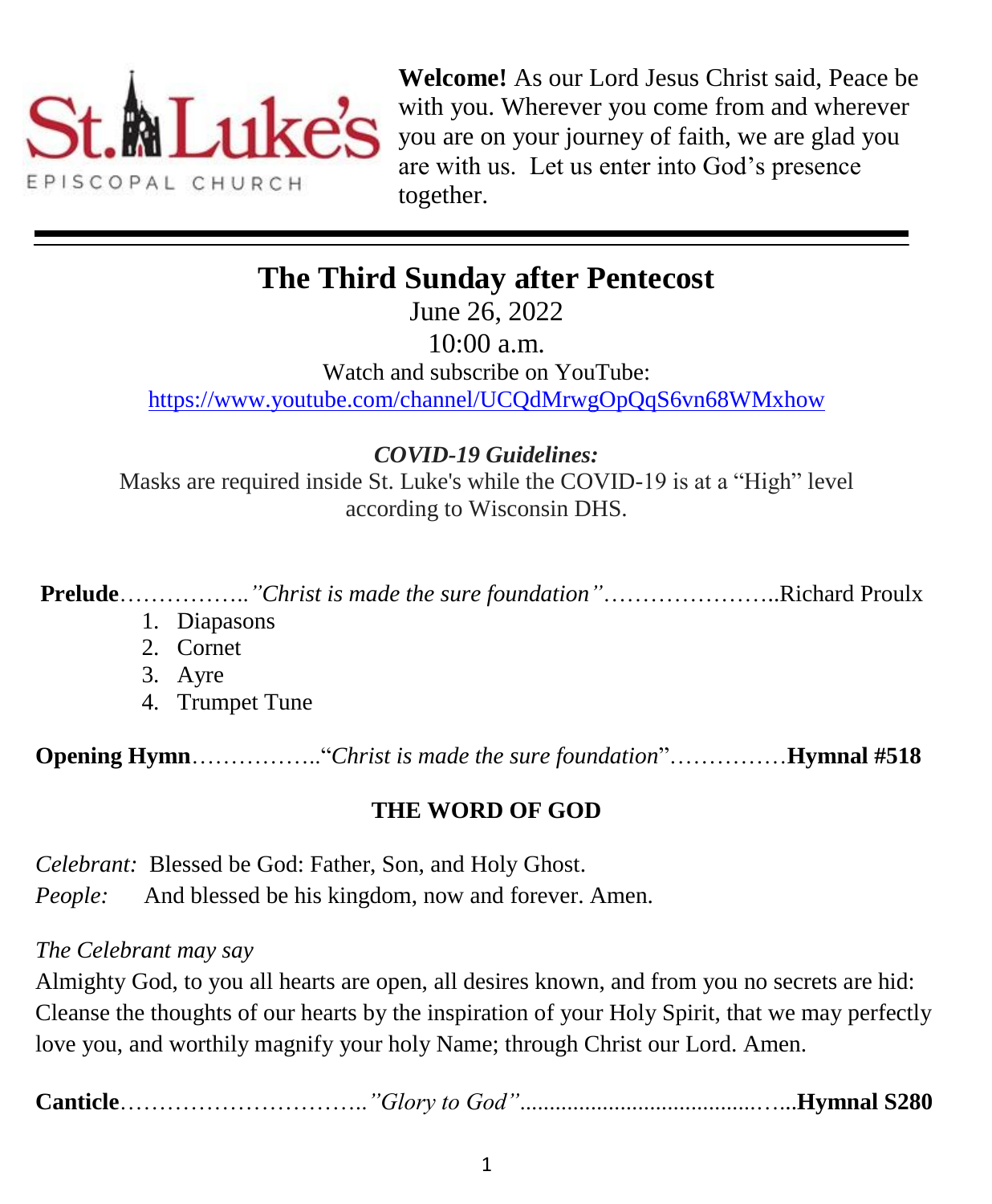## **The Collect**

Almighty God, you have built your Church upon the foundation of the apostles and prophets, Jesus Christ himself being the chief cornerstone: Grant us so to be joined together in unity of spirit by their teaching, that we may be made a holy temple acceptable to you; through Jesus Christ our Lord, who lives and reigns with you and the Holy Spirit, one God, for ever and ever. Amen.

## **Children's Time**

## **First Lesson: 1 Kings 2:1-2, 6-14**

When the LORD was about to take Elijah up to heaven by a whirlwind, Elijah and Elisha were on their way from Gilgal. Elijah said to Elisha, "Stay here; for the LORD has sent me as far as Bethel." But Elisha said, "As the LORD lives, and as you yourself live, I will not leave you." So they went down to Bethel.

Then Elijah said to him, "Stay here; for the LORD has sent me to the Jordan." But he said, "As the LORD lives, and as you yourself live, I will not leave you." So the two of them went on. Fifty men of the company of prophets also went, and stood at some distance from them, as they both were standing by the Jordan. Then Elijah took his mantle and rolled it up, and struck the water; the water was parted to the one side and to the other, until the two of them crossed on dry ground.

When they had crossed, Elijah said to Elisha, "Tell me what I may do for you, before I am taken from you." Elisha said, "Please let me inherit a double share of your spirit." He responded, "You have asked a hard thing; yet, if you see me as I am being taken from you, it will be granted you; if not, it will not." As they continued walking and talking, a chariot of fire and horses of fire separated the two of them, and Elijah ascended in a whirlwind into heaven. Elisha kept watching and crying out, "Father, father! The chariots of Israel and its horsemen!" But when he could no longer see him, he grasped his own clothes and tore them in two pieces.

He picked up the mantle of Elijah that had fallen from him, and went back and stood on the bank of the Jordan. He took the mantle of Elijah that had fallen from him, and struck the water, saying, "Where is the LORD, the God of Elijah?" When he had struck the water, the water was parted to the one side and to the other, and Elisha went over.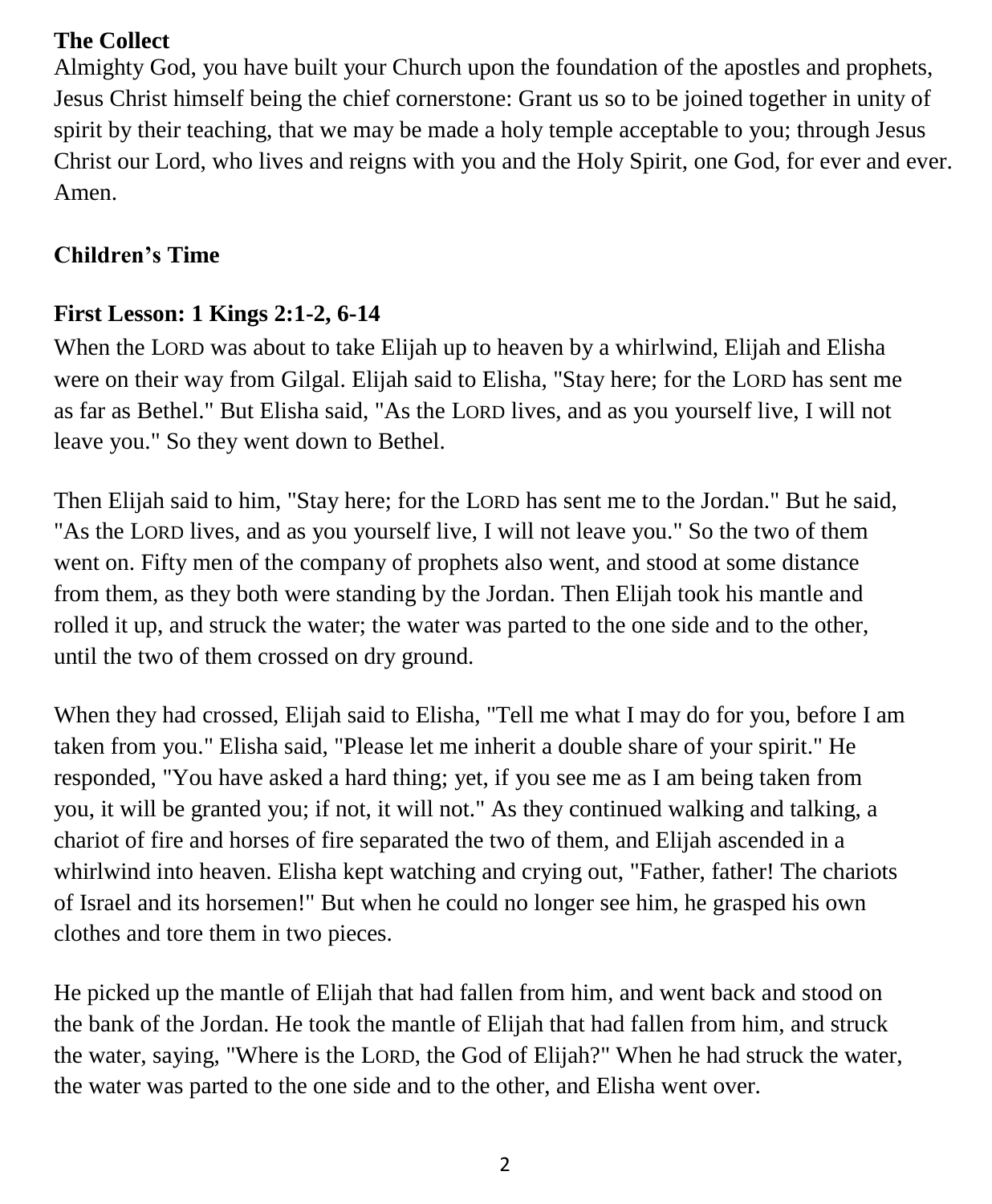*Reader:* The Word of the Lord. *People:* Thanks be to God.

#### **Psalm 77:1-2, 11-20**

- 1 I will cry aloud to God; \* I will cry aloud, and he will hear me.
- 2 In the day of my trouble I sought the Lord; \* my hands were stretched out by night and did not tire; I refused to be comforted.
- 11 I will remember the works of the LORD, \* and call to mind your wonders of old time.
- 12 I will meditate on all your acts \* and ponder your mighty deeds.
- 13 Your way, O God, is holy; \* who is so great a god as our God?
- 14 You are the God who works wonders \* and have declared your power among the peoples.
- 15 By your strength you have redeemed your people, \* the children of Jacob and Joseph.
- 16 The waters saw you, O God; the waters saw you and trembled; \* the very depths were shaken.
- 17 The clouds poured out water; the skies thundered; \* your arrows flashed to and fro;
- 18 The sound of your thunder was in the whirlwind; your lightnings lit up the world; \* the earth trembled and shook.
- 19 Your way was in the sea, and your paths in the great waters, \* yet your footsteps were not seen.
- 20 You led your people like a flock \* by the hand of Moses and Aaron.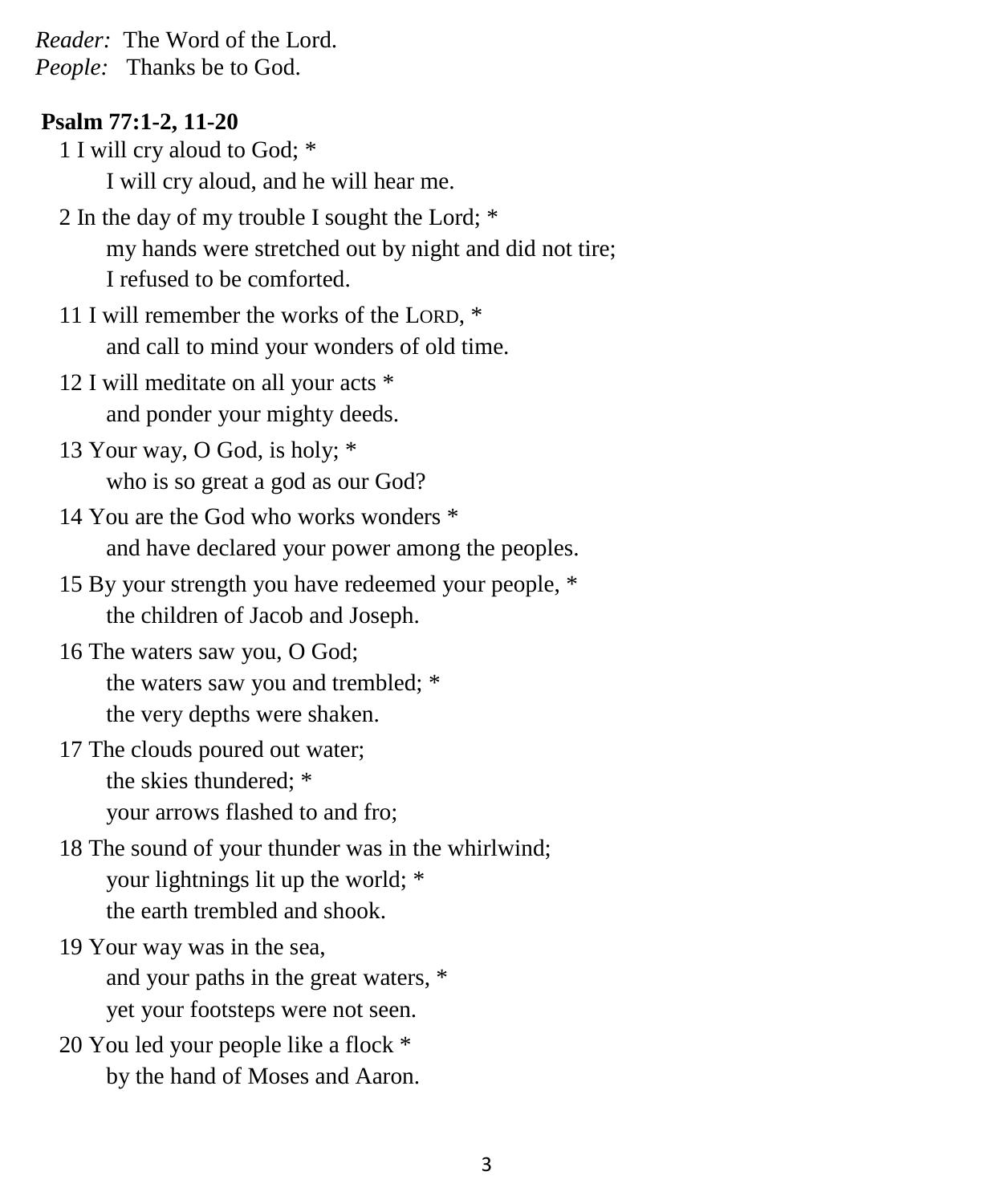## **The Second Lesson: Galatians 5:1, 13-25**

For freedom Christ has set us free. Stand firm, therefore, and do not submit again to a yoke of slavery.

For you were called to freedom, brothers and sisters; only do not use your freedom as an opportunity for self-indulgence, but through love become slaves to one another. For the whole law is summed up in a single commandment, "You shall love your neighbor as yourself." If, however, you bite and devour one another, take care that you are not consumed by one another.

Live by the Spirit, I say, and do not gratify the desires of the flesh. For what the flesh desires is opposed to the Spirit, and what the Spirit desires is opposed to the flesh; for these are opposed to each other, to prevent you from doing what you want. But if you are led by the Spirit, you are not subject to the law. Now the works of the flesh are obvious: fornication, impurity, licentiousness, idolatry, sorcery, enmities, strife, jealousy, anger, quarrels, dissensions, factions, envy, drunkenness, carousing, and things like these. I am warning you, as I warned you before: those who do such things will not inherit the kingdom of God.

By contrast, the fruit of the Spirit is love, joy, peace, patience, kindness, generosity, faithfulness, gentleness, and self-control. There is no law against such things. And those who belong to Christ Jesus have crucified the flesh with its passions and desires. If we live by the Spirit, let us also be guided by the Spirit.

*Reader*: The Word of the Lord. *People*: Thanks be to God.

**Sequence Hymn**…………"*My God, accept my heart this day*"…………………**Hymnal #697**

## **The Gospel: Luke 9:51-62**

*Celebrant*: The Holy Gospel of our Lord Jesus Christ, according to Luke. *People*: Glory to you, O Lord.

When the days drew near for Jesus to be taken up, he set his face to go to Jerusalem. And he sent messengers ahead of him. On their way they entered a village of the Samaritans to make ready for him; but they did not receive him, because his face was set toward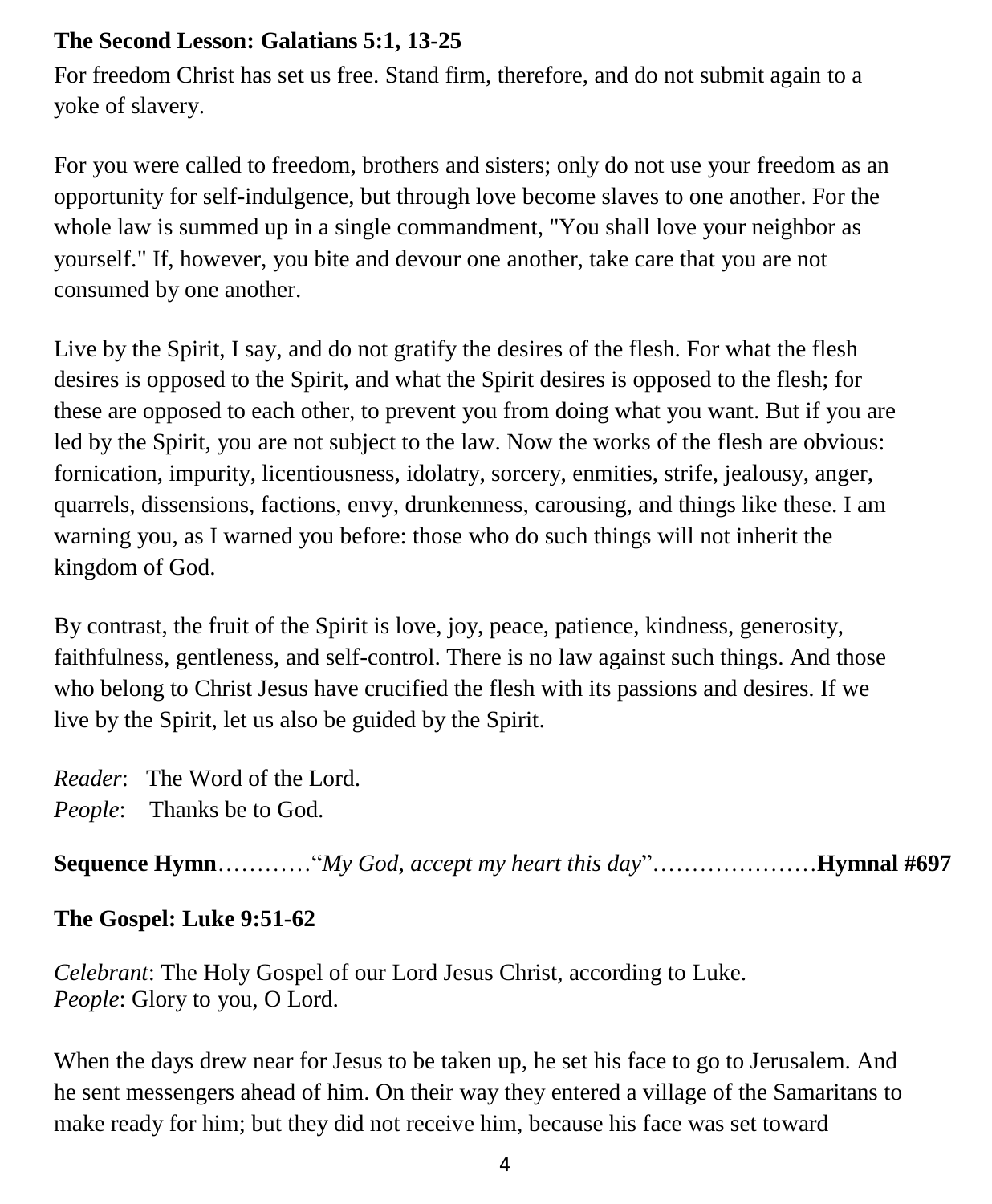Jerusalem. When his disciples James and John saw it, they said, "Lord, do you want us to command fire to come down from heaven and consume them?" But he turned and rebuked them. Then they went on to another village.

As they were going along the road, someone said to him, "I will follow you wherever you go." And Jesus said to him, "Foxes have holes, and birds of the air have nests; but the Son of Man has nowhere to lay his head." To another he said, "Follow me." But he said, "Lord, first let me go and bury my father." But Jesus said to him, "Let the dead bury their own dead; but as for you, go and proclaim the kingdom of God." Another said, "I will follow you, Lord; but let me first say farewell to those at my home." Jesus said to him, "No one who puts a hand to the plow and looks back is fit for the kingdom of God."

*Reader*: The Gospel of the Lord. *People*: Praise to you, O Christ.

## **Nicene Creed**

We believe in one God, the Father, the Almighty, maker of heaven and earth, of all that is, seen and unseen. We believe in one Lord, Jesus Christ, the only Son of God, eternally begotten of the Father, God from God, Light from Light, true God from true God, begotten, not made, of one Being with the Father. Through him all things were made. For us and for our salvation he came down from heaven: by the power of the Holy Spirit he became incarnate from the Virgin Mary, and was made man. For our sake he was crucified under Pontius Pilate;

**The Sermon** The Rev. Seth Raymond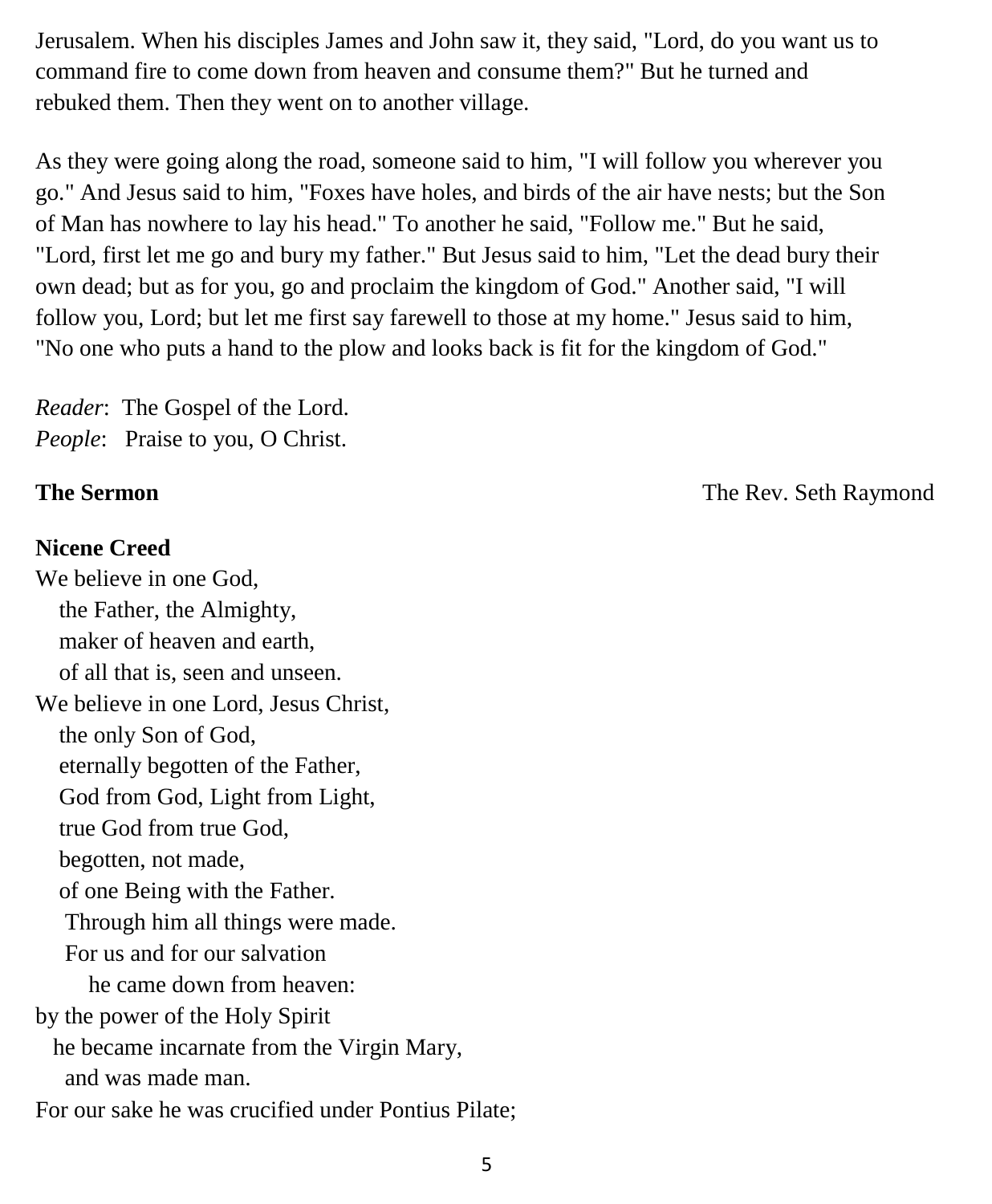he suffered death and was buried. On the third day he rose again in accordance with the Scriptures; he ascended into heaven and is seated at the right hand of the Father. He will come again in glory to judge the living and the dead, and his kingdom will have no end. We believe in the Holy Spirit, the Lord, the giver of life, who proceeds from the Father and the Son. With the Father and the Son he is worshiped and glorified. He has spoken through the Prophets. We believe in one holy catholic and apostolic Church. We acknowledge one baptism for the forgiveness of sins. We look for the resurrection of the dead, and the life of the world to come. Amen.

#### **Prayers of the People**

Please respond to the bidding, "In faith we pray" with "**we pray to you our God**."

#### **Confession of Sin**

*The Deacon or Celebrant* says Let us confess our sins against God and our neighbor.

*Silence may be kept. Please kneel or stand. Minister and People* Most merciful God we confess that we have sinned against you in thought, word, and deed, by what we have done, and by what we have left undone. We have not loved you with our whole heart; we have not loved our neighbors as ourselves. We are truly sorry and we humbly repent. For sake of your Son Jesus Christ have mercy on us and forgive us;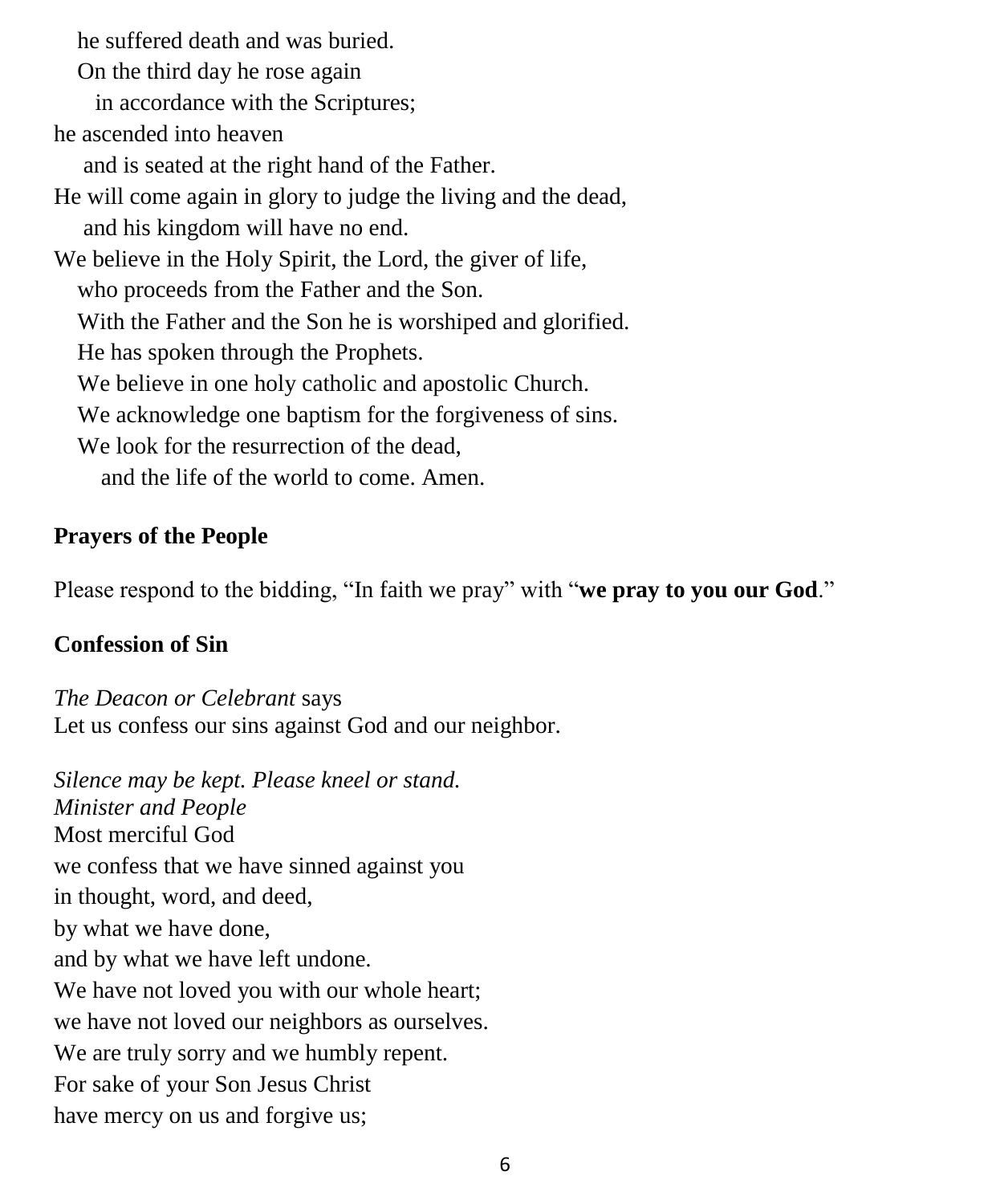that we may delight in your will, and walk in your ways, to the glory of your Name. Amen

### *The Priest, stands and says*

Almighty God have mercy on you, forgive all your sins through our Lord Jesus Christ, strengthen you in all goodness, and by the power of the Holy Spirit keep you eternal life*. Amen*

## **The Peace** *All stand.*

We are the body of Christ. In the one Spirit we were baptized into one body. Let us then pursue all that makes for peace and build up our common life.

*Celebrant*: The peace of the Lord be always with you. *People*: And also with you.

## **Announcements**

## **THE HOLY COMMUNION**

|--|--|--|--|--|

**The Great Thanksgiving** Please Stand. Book of Common Prayer 361 *Celebrant* The Lord be with you. *People* And also with you. *Celebrant* Lift up your hearts. *People* We lift them to the Lord. *Celebrant* Let us give thanks to the Lord our God. *People* It is right to give him thanks and praise.

*Then, facing the Holy Table, the Celebrant proceeds*: It is right, and a good and joyful thing, always and everywhere to give thanks to you, Father Almighty, Creator of heaven and earth. But chiefly are we bound to praise you for the glorious resurrection of your Son Jesus Christ our Lord; for he is the true Paschal Lamb, who was sacrificed for us, and has taken away the sin of the world. By his death he has destroyed death, and by his rising to life again he has won for us everlasting life.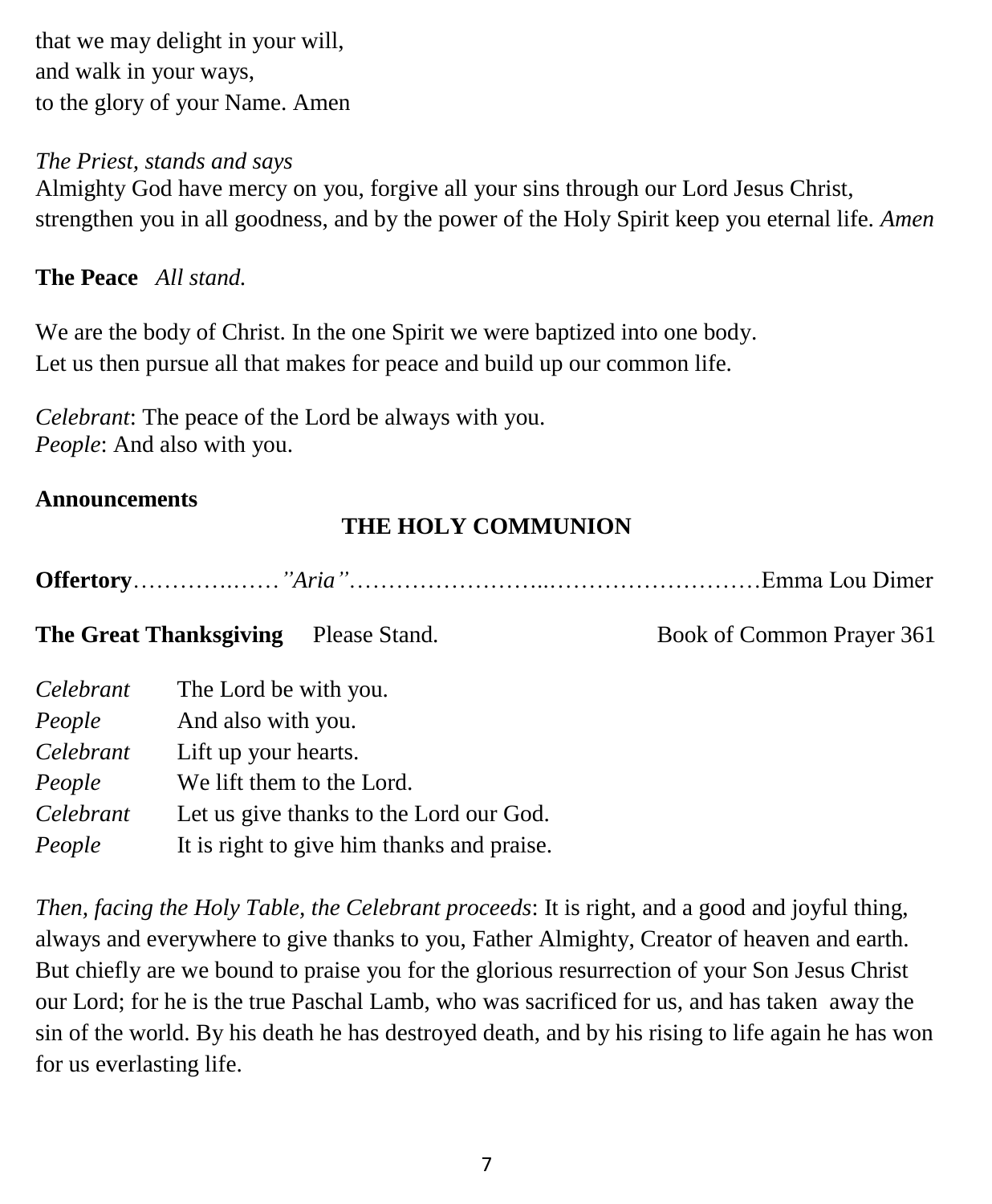Therefore we praise you, joining our voices with Angels and Archangels and with all the company of heaven, who forever sing this hymn to proclaim the glory of your Name:

## **Sanctus Hymnal S127**

*The people may stand or kneel.*

### *Then the Celebrant continues*

Holy and gracious Father: In your infinite love you made us for yourself, and, when we had fallen into sin and become subject to evil and death, you, in your mercy, sent Jesus Christ, your only and eternal Son, to share our human nature, to live and die as one of us, to reconcile us to you, the God and Father of all . . . Therefore we proclaim the mystery of faith:

Celebrant and People Christ has died. Christ is risen. Christ will come again.

### *The Celebrant continues*

We celebrate the memorial of our redemption, O Father, in this sacrifice of praise and thanksgiving. Recalling his death, resurrection, and ascension, we offer you these gifts . . .

All this we ask through your Son Jesus Christ: By him, and with him, and in him, in the unity of the Holy Spirit all honor and glory is yours, Almighty Father, now and forever. *AMEN.*

## **The Lord's Prayer**

Our Father, who art in heaven, hallowed be thy Name, thy kingdom come, thy will be done, on earth as it is in heaven. Give us this day our daily bread. And forgive us our trespasses, as we forgive those who trespass against us. And lead us not into temptation, but deliver us from evil. For thine is the kingdom,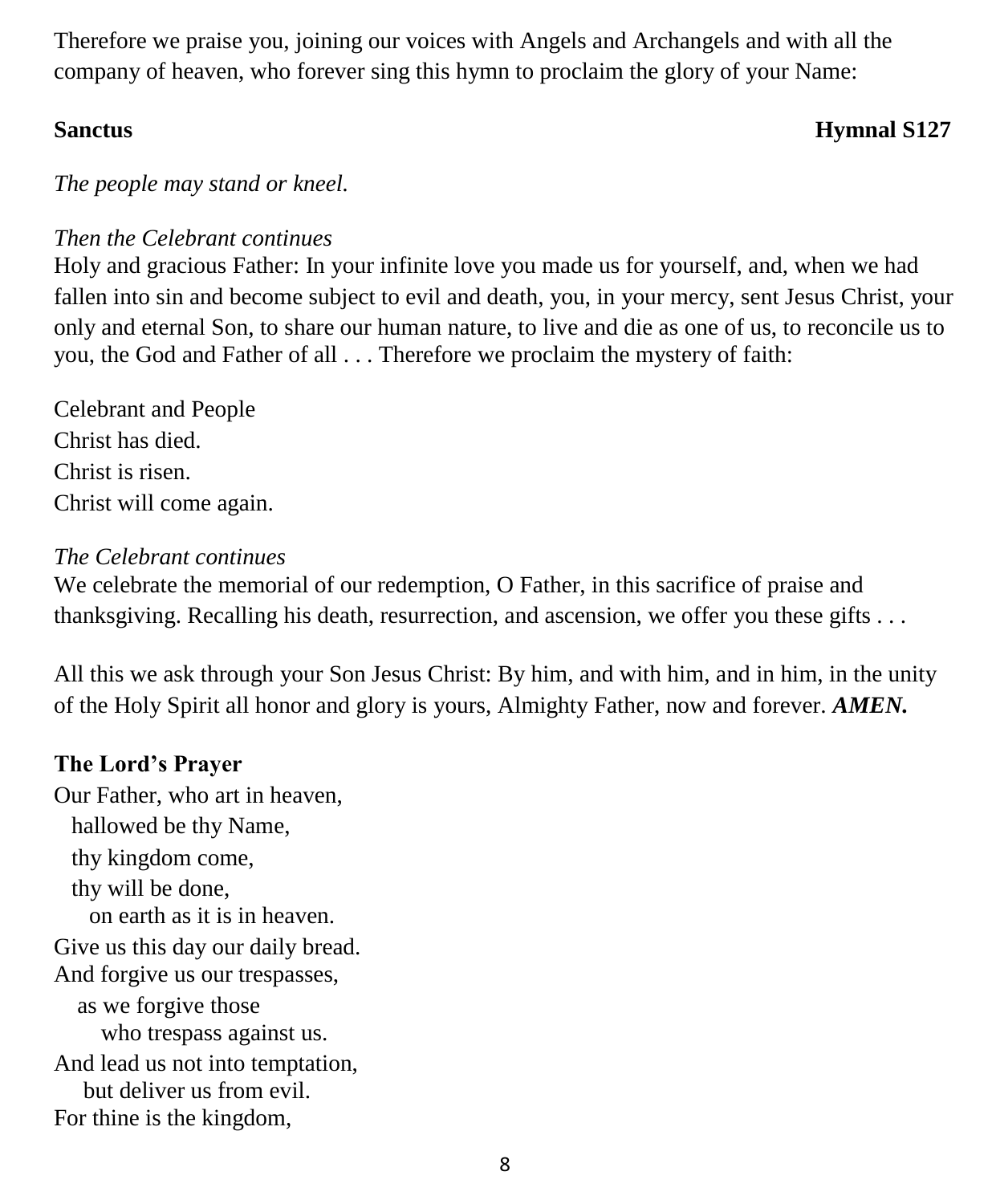and the power, and the glory, for ever and ever. Amen.

## **The Breaking of the Bread**

**Fraction Anthem**……………. *"Lamb of God"*…………………...……………**Hymnal S163** 

### **Communion**

*In the Episcopal Church, all are welcome at the table of the Lord. If you have been baptized in any Christian tradition, you may receive communion. If you have not been baptized, you are welcome to receive a blessing. Simply cross your arms over your chest to indicate that you would like to receive a blessing.*

**Communion Hymn**…………..*"O Jesus, I have promised"*……………….…...**Hymnal #655**

### **Post-communion Prayer Please stand.**

## *Celebrant and People*

Eternal God, heavenly Father, you have graciously accepted us as living members of your Son our Savior Jesus Christ, and you have fed us with spiritual food in the Sacrament of his Body and Blood. Send us now into the world in peace, and grant us strength and courage to love and serve you with gladness and singleness of heart; through Christ our Lord. Amen.

## **Blessing**

**Recessional Hymn**……………..*"Lead us, heavenly Father, lead us"*……………**Hymn #559**

#### **Dismissal**

**Postlude**……………..*"Christ is made the sure foundation"*………………………..Paul Manz **\_\_\_\_\_\_\_\_\_\_\_\_\_\_\_\_\_\_\_\_\_\_\_\_\_\_\_\_\_\_\_\_\_\_\_\_\_\_\_\_\_\_\_\_\_\_\_\_\_\_\_\_\_\_\_\_\_\_\_\_\_\_\_\_\_\_\_\_\_\_\_\_\_\_\_\_**

If you are visiting St. Luke's, we welcome you in the name of the Risen Lord. If you have any questions or want to know more about St. Luke's Church, please speak with an usher. Always feel free to call or email Fr. Seth at 414-379-2228 or [seth@hospitality-center.org](mailto:seth@hospitality-center.org)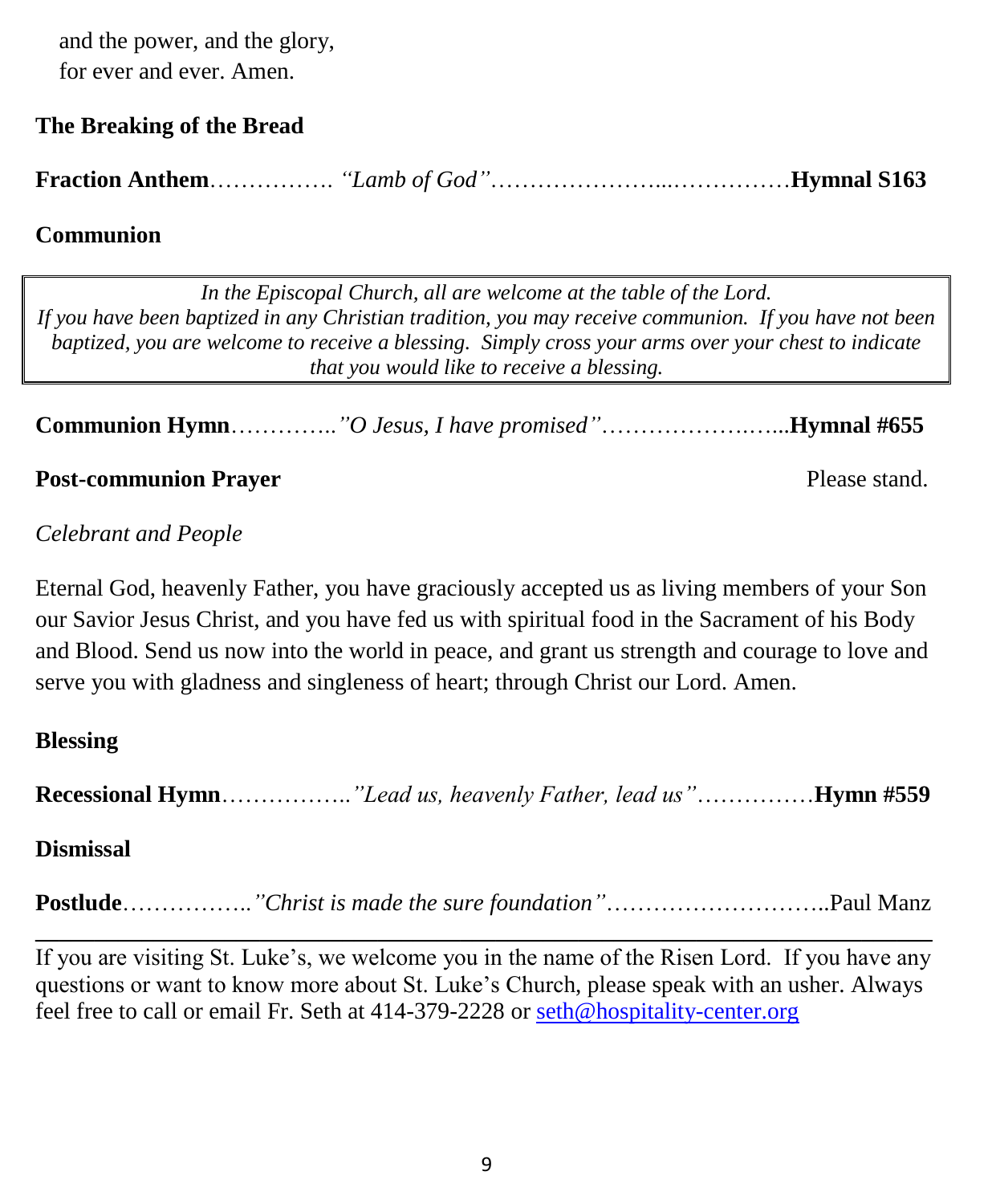#### **TODAY'S MINISTERS**

**ACOLYTE:** Chris Schatzman **ALTAR GUILD:** Cindy Ganzel **FIRST READER:** Mick Burke **SECOND READER:** Hazel Dickfoss **PRAYERS OF THE PEOPLE:** Becky Turk **CANTOR:** Jim Cook **PARISH PERSON OF THE DAY:** Mick Burke **USHERS:** Darice Griffin, David Groth **COFFEE HOUR:** Vestry **NEXT WEEK COFFEE HOUR:** Birthday Sunday

### **THE PRAYERS OF THE PEOPLE**

#### **For our Parish**

#### **Those who are Sick or in Need or Homebound**

Doris, Madelyn, Debbie, Bethany, Tony, Christi, Chris, Ron, Bob, Ernie and family, Jane and John, Neil, Olivia **Homebound**: Jeanne, Barbara

#### **For the Episcopal Ministries in Racine:**

Congregations of St. Luke's and St. Michael's Diocese of Milwaukee Hospitality Center Racine Vocational Ministry The DeKoven Center

#### **In the Diocese of Milwaukee: St. Paul's, Beloit**

Loving God, we pray for the people of St. Paul's Episcopal Church, Beloit. Grant them grace and courage to fulfill their mission of following Christ's teachings, growing spiritually, and serving the needs of their neighbors. Walk with them on every road, familiar or new. Guide, guard, and strengthen them as your people. We pray all this in the name of Jesus Christ our Lord. Amen.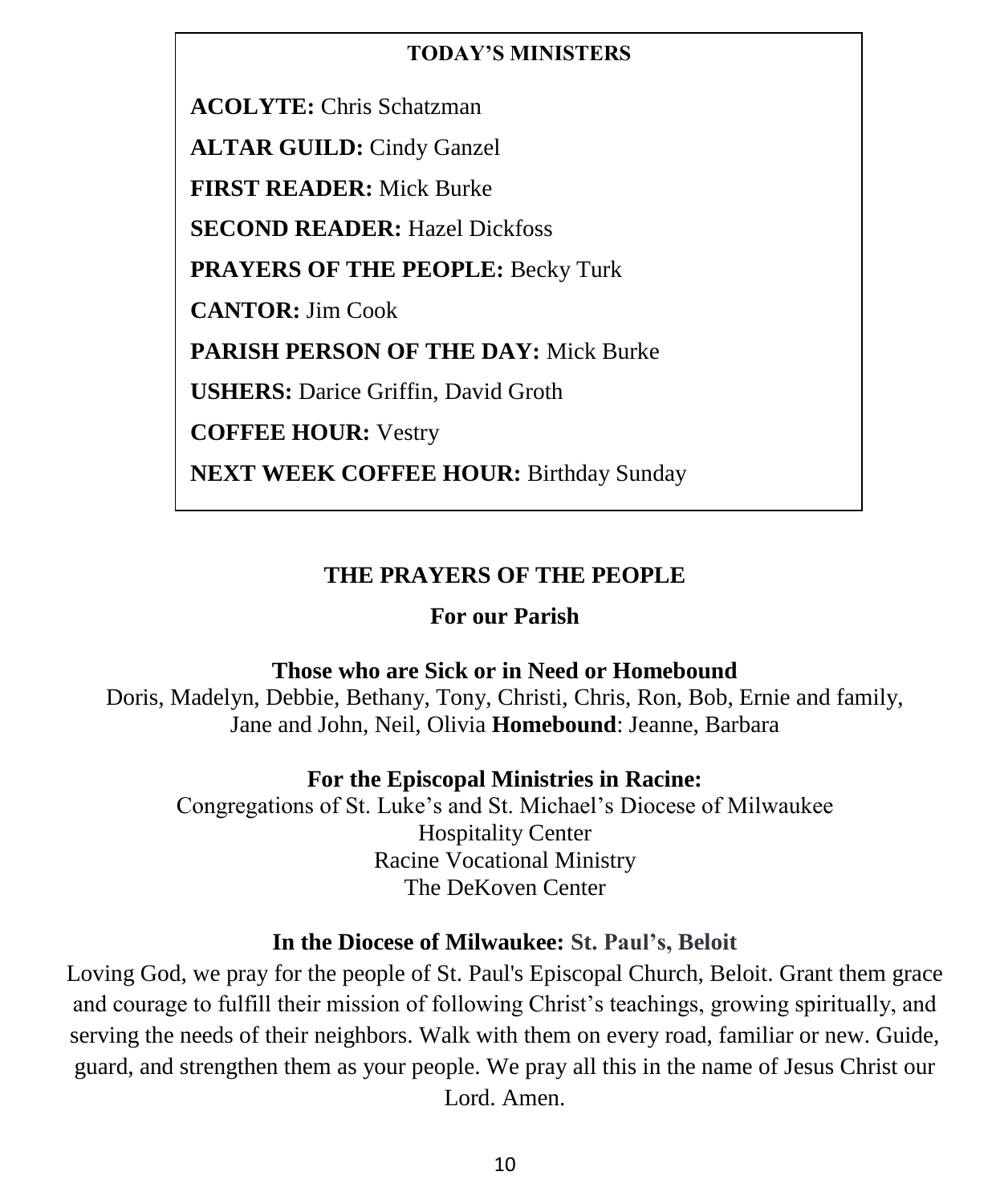#### **For the Church: In the World**

Province of the Episcopal Church of Sudan St. Marc's Church & school in Jeanette, Haiti, Cadnet Ednerson and Charline Irossaint

#### **For Recent Immigrants to Racine**

Khalid, Christiana, Ayo, Ako, and those arrived from Afghanistan

#### **For those who have Died:**

Bill Lewis, Judy Greenquist

#### **Thanksgiving for Birthday** Phyllis

#### **Special Offering**

Cash or checks in the offering that are not designated for regular needs will be given to the following **St. Luke's Discretionary Fund**. Thank you for your generous support of this ministry.

Today's **Altar Flowers** are given to the glory of God and in loving memory of John Hart, by Marge and Cindy Ganzel

#### **St. Luke's Congregational Conversations**

Renewing our Mission as the local Body of Christ All are invited and needed to participate!

11:15am-12:30pm on Sundays

**Session Two: Identity and Legacy (July 10)**

**Session Three: Assessment of Now (Part 1) (July 17)**

**Session Four: Assessment of Now (Part 2) (August 14)**

**Session Five: Vision (September 18)**

**Session Six: Assets, Needs, Next Steps (October 2)**